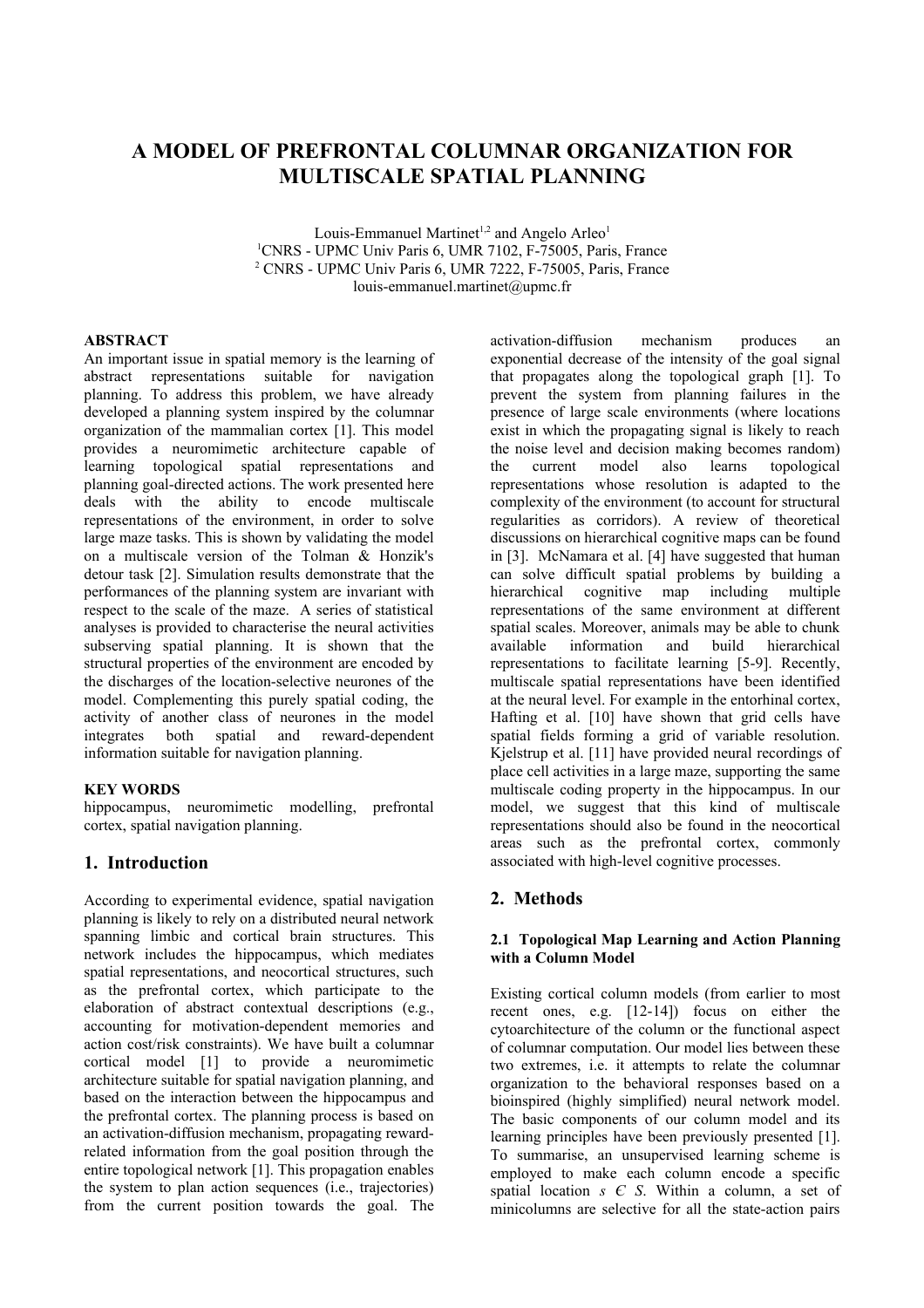

Figure 1: **(A-B)** The cortical model and the implementation of the activation-diffusion process. Columns consist of three supragranular layer units (S, P, V) and a set of minicolumns containing a supragranular (Q) and an infragranular (D) layer unit. Black neurones are firing whereas gray ones are silent. **(A)** back-propagation of the motivational signal through the network of Q and V neurones. **(B)** forward-propagation of the goal-directed action signal through the P and D neurones.  $(C)$  Top-down and bottom-up connections between a  $L_1$  column (bottom) and a  $L_2$  column (top).  $\Phi$  is a modulatory signal indicating variation in the high level context. **(D)** Topological connections are also learnt in the  $L_2$  network (on this picture, connections detailed in  $(C)$  are summarized by a bidirectional arrow).

 $(s, a_{1}$ <sub>N</sub>)  $\in$  *S* x *A* experienced by the animat at location *s*. During navigation planning, all the minicolumns of a column compete with each other to locally infer the most appropriate goal-directed action. Compared to our previous model [1], the columnar structure has been refined in order to provide a better understanding of the dynamics of the planning system and to improve its biological plausibility. In the model presented here (Fig. 1A), a column consists of three computational units S, P and V and a set of minicolumns, each of which consists of two units Q and D. S neurones are meant to encode a compact state-space representation from the locationselective activities of hippocampal place cells [15]. The simulated place cells provide the system with a continuous distributed and redundant allocentric statespace representation *S* [16-18]. Q and V neurones are responsible for encoding respectively the quality (i.e. the efficiency) of an action given a state and the value of a state regarding its distance to the goal. D neurones integrate spatial and reward-related information to code for the best local decision in their discharges. P neurones are used to propagate the path signal encoding the plan from a given position to the goal. The discharge of these units simulates the mean firing activity of a population of cortical neurones either in supragranular layers II-III (for S, P, V and Q neurones), or in infragranular layers V-VI (for D neurones).

The planning process mediated by the columnar network (see example in Fig. 1A-B) is inspired by Burnod's activation-diffusion mechanism [19]. During trajectory planning, the unit V of the column corresponding to the goal location is activated via a motivational signal. Then, this reward-related activity is back-propagated through the network via the V and Q units (Fig. 1A). Q neurones convey this goal-related information to D units, where it is integrated with the spatial information coming from S and P units. When the back-propagated goal signal reaches the column selective for the current position *s*, the D unit becomes active and triggers the forward propagation of a goaldirected signal through projections **w** l (Fig. 1B). Notice that each w<sup>u</sup> synapse attenuates the back-propagated goal signal. Thus, the smaller the number of synaptic relays, the stronger the goal signal received by the Q neurones of the column corresponding to the current location *s*. Since the receptive fields of the model columns are distributed uniformly over the environment by the unsupervised learning scheme [1], the intensity of the goal signal at a location *s* is roughly proportional to the distance of the target. Thus, goal-related metrical information is encoded implicitly by the network, which is is fundamental in order to select the shortest pathway to the target.

#### **2.2 Encoding Multiscale Spatial Representations**

Let us denote population  $L_1$  the previous cortical column population receiving spatial inputs from the hippocampus. A second population  $L_2$  of columns is learnt by the current model to encode a large scale map adapted to the size of the environment. The learning algorithm is based on a measure that can define the boundaries between the high scale states. Here, we use a very simple mechanism suited for mazes with corridors, but the overall principle remains the same. A signal  $\Phi$  is introduced to encode a change in the egocentric locomotion:  $\Phi = 1$  when the animat is going straight and  $\Phi = 0$  when it turns. This signal conveys relevant information to extract subpart of corridors in a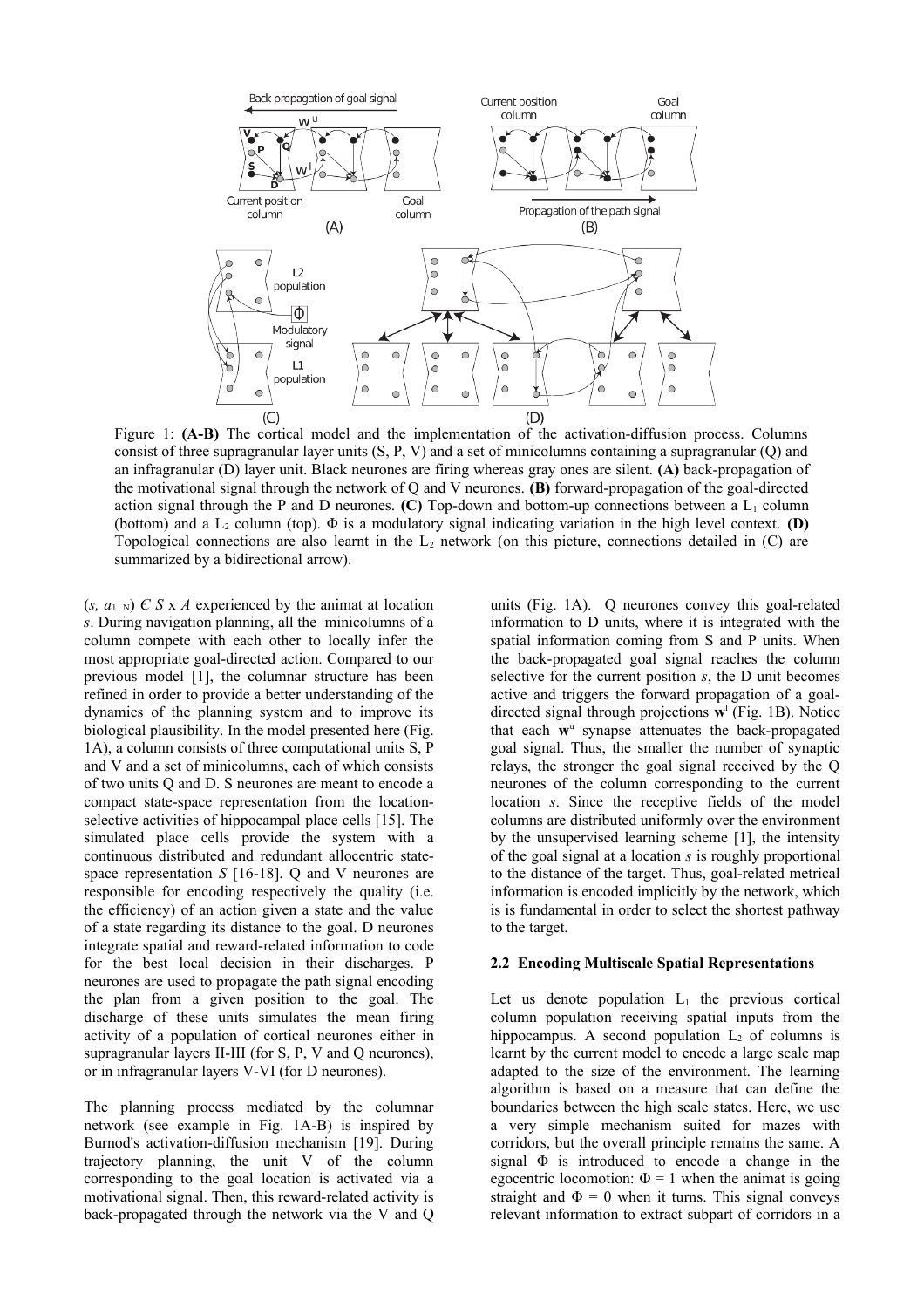

Figure 2: **(A)** Tolman & Honzik's maze (adapted from [2]). The gate near the second intersection prevented rats from going from right to left. **(B-C)** Behavioral results for the Tolman & Honzik's maze represented as the mean number (averaged over 40 animats) of transits through P2 and P3 during Day 2-14 (B) or Day 15 (C). Several sizes of the maze are used: normal and large (four time bigger). In the normal and large conditions, no multiscale learning was used, unlike in the large\* condition.

maze.  $L_2$  columns and minicolumns are the same generic computational units as in  $L_1$  network but they are receiving afferents from  $L_1$  columns modulated by the gating signal  $\Phi$  (Fig. 1C). This "boundary" signal introduces a locomotion-dependent bias in the spatial selectivity of S neurones, such that the morphological properties of the environment (e.g., alleys in a maze) can be encoded by the  $L_2$  topological map explicitly. An unsupervised growing network scheme is being employed to recruit  $L_2$  columns similarly to the  $L_1$ population. Additional top-down connections are created from  $L_2$  to  $L_1$  so that the former population can exert a top-down modulation on the P and V neurones of the  $L_1$  population (Fig. 1C), enabling the planning process at the level of  $L_1$  to cope with the decreasing back-propagating signal. This is achieved simply by enhancing the transfer function of P and V units in  $L_1$ with a positive factor. Because the size of high scale states will not be homogeneous as opposed to the state representation in L1, a more flexible topological learning must be employed to account for the distance between any state and the goal. To solve this issue, two sets of bottom-up weights are used to convey the goaldistance information estimated at the level of the  $L_1$ network by the activity of its Q and P units (Fig. 1D). This input is used to learn the lateral weights  $\mathbf{w}^{\text{l}}$  and  $\mathbf{w}^{\text{u}}$ in the population  $L_2$ , so that the activity of a V unit in  $L_2$ is correctly correlated with the distance of the high scale state to the goal thanks to the information encoded in L1. In other words, planning computations propagated at the level of the  $L_1$  network are available in the  $L_2$  network which uses them to estimate correct goal-distance information. Thus there is a bi-directional (bottom-up and top-down) flow of information between the two populations of columns of the model, making it possible to encode the environment at multiple scales and to solve large maze planning tasks.

## **3. Results**

#### **3.1 Spatial Behaviour in a Detour Task**

In order to validate our multiscale navigation planning system, we chose the classical experimental task proposed by Tolman & Honzik [2], as in our previous work [1]. The main objective of this behavioural protocol was to demonstrate that rodents undergoing a navigation test were able to show some ``insights'', e.g. to predict the outcome of alternative trajectories leading to a goal location in the presence of blocked pathways. The original Tolman & Honzik's maze and protocol are shown in Fig. 2A. Here we extended its principle by using multiple size of the same maze to test the ability of the model to produce multi-scale topological maps and to solve detour tasks in increasingly larger mazes. Two versions of the Tolman & Honzik's maze were thus used: the classical one and a large one which was four times bigger than the original. For their experiments, Tolman & Honzik used 10 rats with no previous training. In our simulations, we examined a set of 40 simulated animats for each experimental condition. In the *classical* and the *large* conditions, the top-down influence of the  $L_2$  population was discarded to show how the size of the maze progressively impaired the performance of animats in the absence of a compensatory neural adaptation. We also ran a set of 40 experiments in the large maze allowing the top-down influence of the high-scale cognitive map over the planning process (*large\* condition*). Here we focus on the multiscale aspect of the task, because we have already shown in [1] that the cortical column could reproduce the original results in Tolman & Honzik's normal maze. We assessed the statistical significance of the results by means of an ANOVA analysis (the significant threshold was set at  $10^{-2}$ , i.e.  $p < 0.01$  was considered significant).

**Day 1.** During the first 12 training trials, the animats learnt the topology of the maze and planned their navigation trajectory in the absence of both block A and B. Similar to Tolman & Honzik's findings, our results in all conditions (normal, large and large\*) show that the model learnt to select the shortest pathway P1 significantly more frequently than the alternative trajectories P2, P3 (ANOVA,  $p < 0.01$  for all mazes).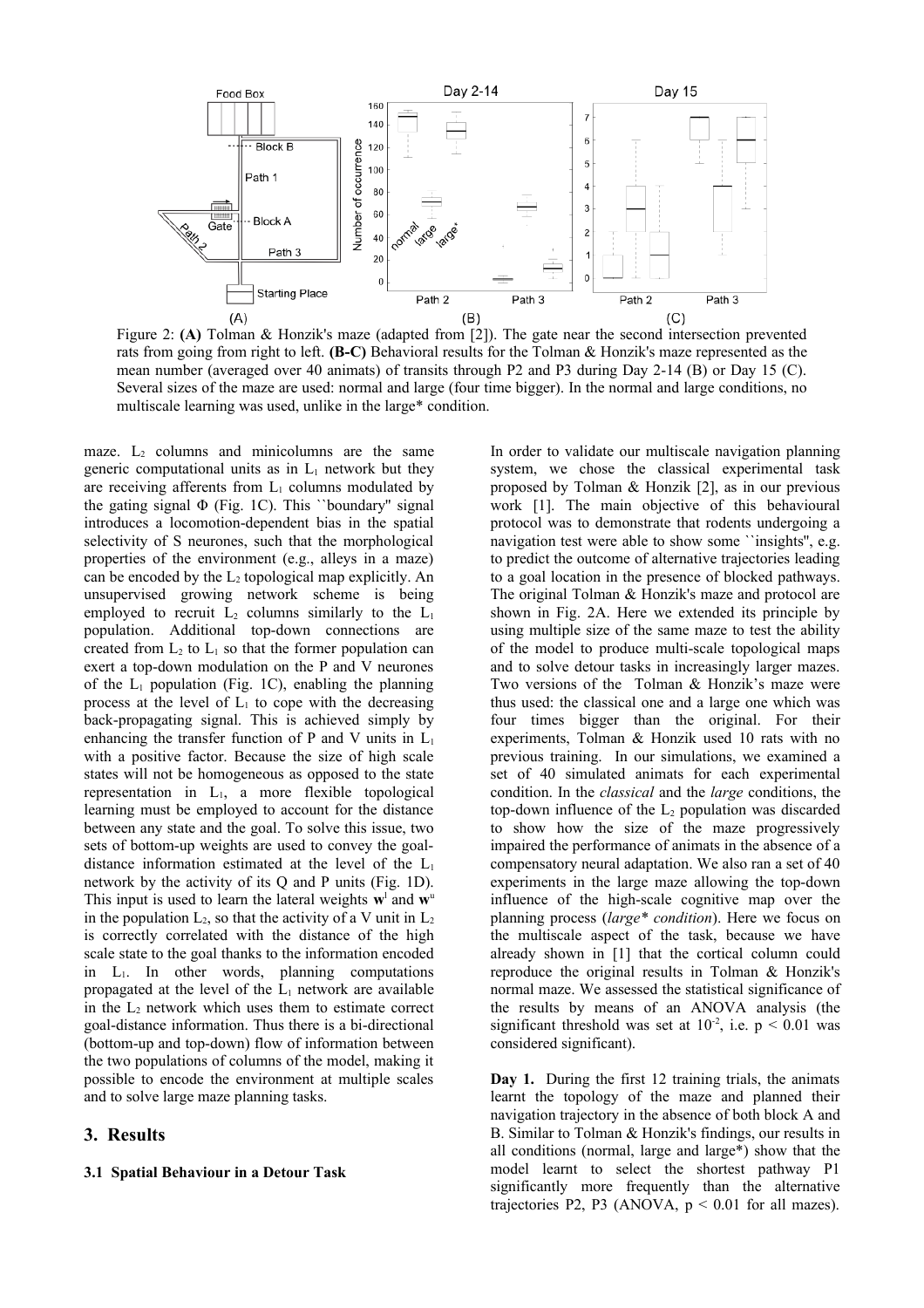

Figure 3: **(A-B)** Spatial properties for HP population and S population of  $L_1$  and  $L_2$  networks: number of active units during the task (A) and spatial density of the receptive fields (B). **(C)** Samples of receptive fields of three units from  $L_2$  population. **(D)** Size of receptive fields of single neurone responses for HP cells,  $L_1$  cortical S units and  $L_2$  cortical S units.

However, for the large condition (but not for large\*), the size of this maze began to induce few mistakes, as indicated by a lower median value of Path 1 selection.

**Days 2-14.** During this training phase (consisting of 156 trials), a block was introduced at location A, which forced the animats to update their topological maps dynamically, and to plan a *detour* to the goal. P1 was ignored in this analysis (similarly to Tolman & Honzik's analysis) because blocked. The results reported by Tolman & Honzik provided strong evidence for a preference for the shortest *detour* path P2. Consistently, in our simulations (Fig. 2B) we observed a significantly larger number of transits through P2 compared to P3 for normal and large\* cases (ANOVA,  $p < 0.01$ ), but this was hardly significant for the large condition with a mean number of selected P3 very closed to P2 (ANOVA,  $p < 0.01$ ). This low performance was very closed to the behavior of an animat turning randomly toward Path 2 or Path 3.

**Day 15.** Seven probe trials were performed during the 15th day of the simulated protocol, by removing the block A and adding a new block at location B. This manipulation aimed at testing the ``insight'' working hypothesis: after a first run through the shortest path P1 and after having encountered the unexpected block B, will animats try P2 (wrong behaviour) or will they go directly through P3 (correct behaviour)? According to Tolman & Honzik's results, rats behaved as predicted by the insight hypothesis, i.e. they tended to select the longer but effective P3. Our probe test simulation results are shown in Fig. 2C. Similar to rats, the animats exhibited a significant preference for P3 compared to P2 (ANOVA,  $p < 0.01$ ) for normal and large\* cases. However this probe test was a failure for the large condition, where the number of P3 choices was not significantly different from the number of P2 choices (ANOVA,  $p \le 0.68$ ). Taken together, these results clearly show an impaired performance proportional to the size of the maze, which can be overcome thanks to an adaptive multiscale representation fitting the structure of the maze and providing a top-down modulation of the activation-diffusion mechanism.

#### **3.2 Analyses of Neural Activities**

One aim of the model is to provide a functional framework for some of the neuronal responses observed in the prefrontal cortex during performance of spatial memory tasks in rats. We demonstrate how the activity of simulated cortical units can be interpreted as elements of a functional circuit which guide the actions of an agent on the basis of delayed reward. A series of analyses, partially based on the same theoretical tools as in [1], was done to characterise the neural activities subserving the behavioural responses of the system. The set of stimuli *S* consisted of the places visited by the animat. For the analyses, the continuous twodimensional input space was discretized, with each location *s Є S* defined as a 5 x 5 cm square region of the environment. Neural activities were recorded from three location-selective populations during the large Tolman & Honzik's task: HP cells and S units from  $L_1$  and  $L_2$ population. In our previous work, we have shown that the cortical column model (i.e., the  $L_1$  population) was able to build a more compact spatial representation storing the main part of the spatial information [1]. Here we focus on the spatial properties of the  $L_2$  population compared to  $L_1$  and HP neurones: *(i)* fewer units of  $L_2$ are necessary to represent the same environment (Fig. 3A, ANOVA,  $p < 0.01$ ), *(ii)* their receptive fields are less redundant (Fig. 3B, ANOVA,  $p < 0.01$ ) [1,20], i.e. fewer neurones of population  $L_2$  were, on average, responding to a given stimulus *s* simultaneously. These results suggest that the  $L_2$  cortical column network was able to provide an even sparser state-space population coding than  $L_1$  population. In a second series of analyses, we focused on the activity of single cells, and we recorded the receptive fields of the three types of units. What is mostly remarkable is the firing properties of  $L_2$  state neurones (Fig. 3C): after learning, the activity of these units capture some structural properties of the environment (i.e., corridors organization). A quantitative analysis was performed: the mean size of place fields (computed as the number of contiguous pixels with the firing rate above the grand mean rate plus the standard deviation [21]) was indeed significantly bigger than for  $L_2$  units (Fig. 3D, ANOVA, p < 0.01). These results receive support from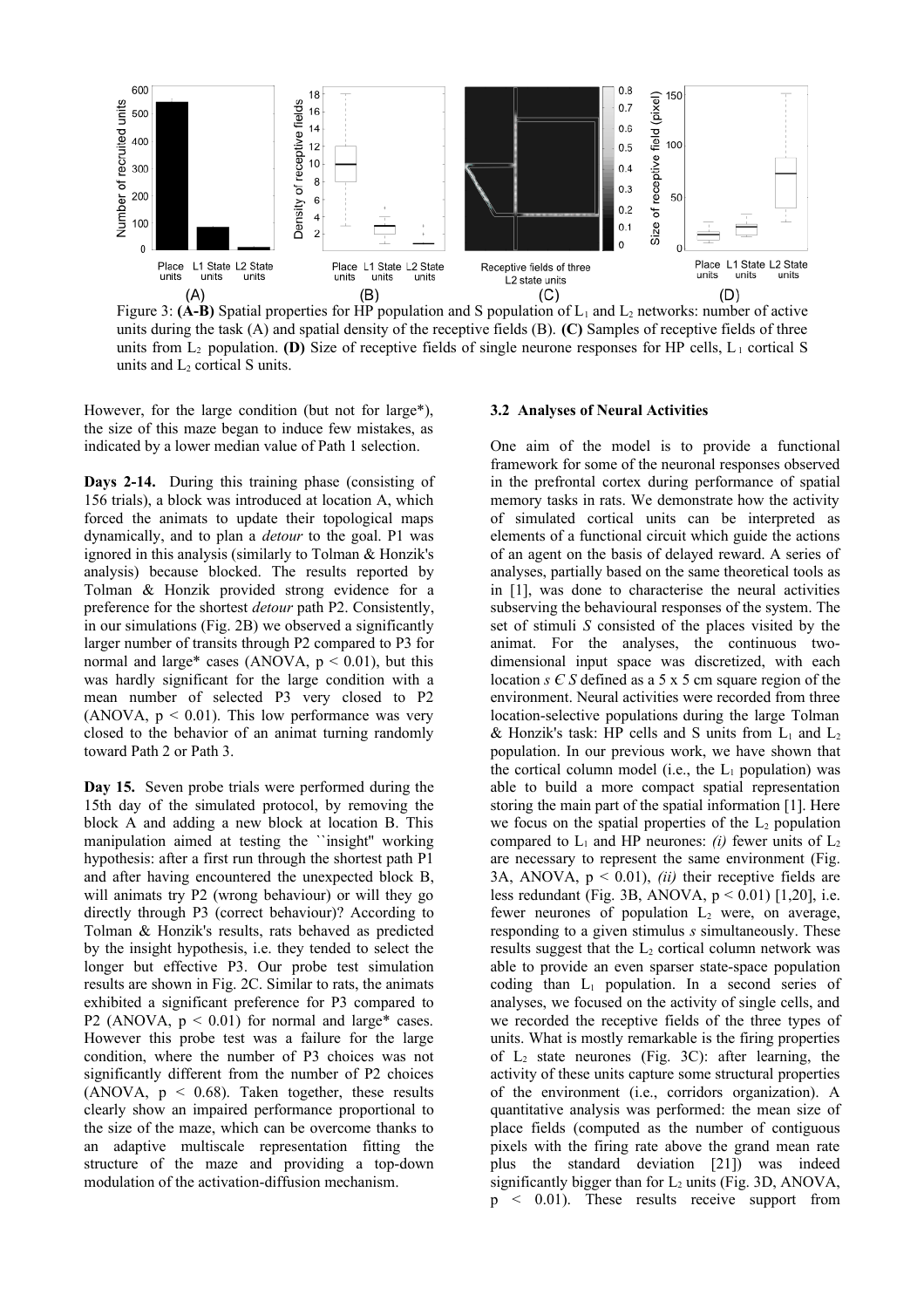

Figure 4: **(A)** Effect of the top-down modulation exert by population  $L_2$  V units over the propagating activity at the level of  $L_1$  V unit population. **(B)** Activities of 3 pairs of  $(Q, D)$  units belonging to the same minicolumn for two phase of the protocol where a block is introduced in the maze.

experimental data by [21]: these authors measured the field size of place cells and prefrontal neurones in rats solving a navigational task, showing that the former were significantly smaller than the latter. We also used an information theoretic analysis [22]: the *mutual information* MI(*S*;*R*) between neural responses *R* and spatial locations *S* allowed us to quantify the spatial information content of a neural code, i.e. how much could be learnt about the animat's position *s* by observing the neural responses *r*. It was evaluated for single units as well as for a whole population of neurones (in that case, *r* was a vector of firing rates), and the ratio between these two values was used to assess the level of sparseness of spatial information. The results of our information theoretic analysis are consistent with the properties described in the previous paragraph). Indeed,  $L_2$  state units responding to a broader range of spatial stimuli, their single neurone mutual information is much higher (ANOVA,  $p < 0.01$ ). The spatial mutual information computed for the whole population of place cells,  $L_1$  and  $L_2$  state units demonstrates a larger information content for the HP population (ANOVA,  $p \le 0.01$ ). This indicates that, for the binning procedure applied in this analysis, the place cell population is far more precise to encode a position (because of its high redundancy). In comparison, state neurones in  $L_2$  population encode a very coarse spatial information. This is coherent with our initial goal of building a more compact representation accounting only for the main properties of the environment (here the corridors). Finally, when computing the information sparseness (i.e. the ratio between population information and the sum of single cell information), it appears that the information content was more redundant for place cells (ANOVA,  $p < 0.01$ ), meaning that many of them encoded the same information. Although loosing a part of the population spatial information, the cortical population achieved a better coding scheme, maximizing the coding role of each units, particularly for the  $L_2$  population.

Our second objective here is to show how information relevant for planning are encoded in the neural network. It is first necessary to demonstrate that the V population of the cortical model encodes a measure of distance to the goal. This property is shown on the Fig. 4A, with or without the effect of the high-scale cortical population. This study observed the effect of the top-down modulation exert by population  $L_2$  V units over the propagating activity at the level of L1. Indeed, we remind that one motivation for this extension of the model was the possibility to deal with large environments. We have shown behaviourally that the model was able to adapt to them. Fig. 4A is a direct evidence of the neural effect of this top-down modulation. Without any modulation, the strength of V units discharge fall exponentially with the distance of the column from the goal position. At a given point, this fast decreasing propagating activity will reach the neural noise level. From that point, only random decisions will be made because there will not be any correlation left between the firing activity and the real distance to the goal (e.g., the low performance on Day 15 for the *large* condition). When a top-down modulation is present, the decreasing effect becomes piecewise linear, each subpart corresponding to a high scale zone encoded by a  $L_2$  column. Reward-related V units and location-selective S units convey their information into the D neurones which integrate them into activities reflecting the selection of action (Fig. 4B). We remind that each minicolumn of the model is supposed to encode a specific state-action pair *(s,a)*. As such, Q units encode the distance to the goal if *a* is selected at *s*, and D units integrate spatial information indicating the current position with this reward information. It can be seen on Fig. 4B at  $t = 6s$  of the Day 2 Trial 1 that the animat has updated its connectivity in the cortical network to represent the presence of the block A. Thus, the previous best choice Path 1, represented by the best pair  $(Q_l, D_l)$  at  $t \sim 4s$  is not correct anymore at  $t \sim 7s$ : Path 2 is now the best alternative as shown by the best pair  $(Q_2, D_2)$ . The same mechanism occurs on Day 15 Trial 1, with Path 3 represented by  $(Q_3, D_3)$  becoming the best choice. Taken together, these analyses demonstrate how the patterns of activity formed by V, Q, D  $\&$  P neurones can encode relevant task information such as distanceto-goal and best action, leading to an efficient decision